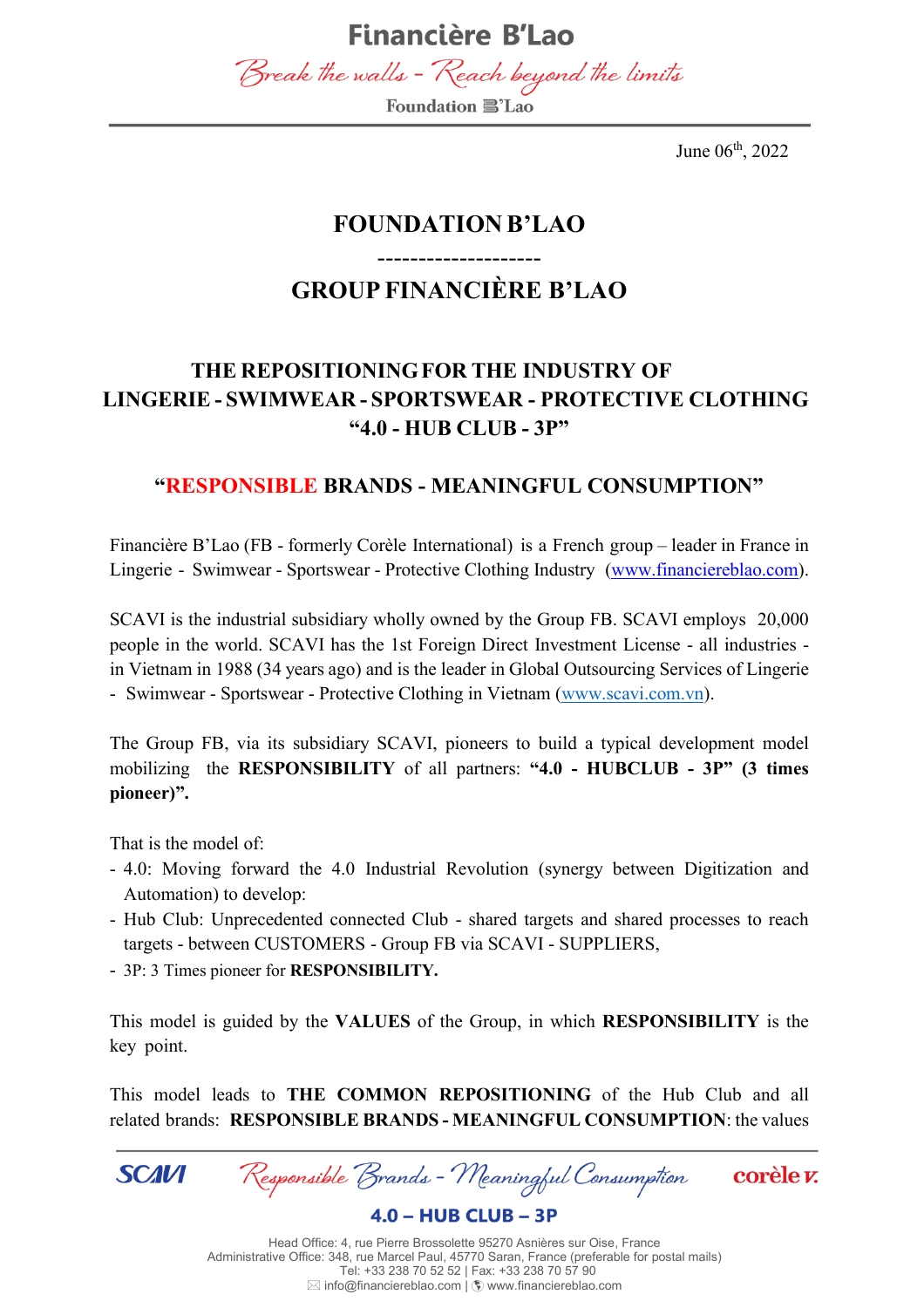

**Foundation ■**'Lao

#### of **RESPONSIBILITY - RESPONSIBLE BRANDS** - are demonstrated through 3 Pioneers, **TO RETURN BACK TO HUMANS:**

- **P1: Pioneer 1: Responsibility within the industry:** the responsibility of all members → all partners within the industry for each other, towards the final customers: consumer who is **THE CENTER** of this **RESPONSIBILITY** system.

Global connection for Global success: Global connection through typical System of Organization (SO): **CONNECTED** Target System – Process System; 4.0 Technology participates to the continuous improvement of the **CONNECTED** Information System for daily operations of the related System of Organization.

- **P2: Pioneer 2: Active social responsibility through lifetime education.**

- **P3: Pioneer 3: Active environmental responsibility.**

#### **P1: PIONEER 1: RESPONSIBILITY WITHIN THE INDUSTRY:**

The values of the Group are demonstrated in reality through the unprecedented **CONNECTED** System of Organization (SO).

The success of a Collection is achieved right at the **PREPARATION** stage, as for all human activities. Therefore:

#### **RESPONSIBILITY IS DEMONSTRATED RIGHT AT THE PRE-CODD STAGE (\*): ALL FOR EACH ONE - EACH ONE FOR ALL**

*(\*): Pre-CODD (Preparation of Co-Design - Co-Development): the stage of CO-preparation - together AND at the same time - for design development and technical development of a Collection between Customers-brands - FB via SCAVI - Raw Material (RM) Suppliers. At the stage of Collection development (CoDD), Customers-brand - SCAVI - RM Suppliers also CO-develop.*

*This is the breakthrough of the Group's repositioning.*

Concretely:

#### **A. The responsibility of the Industry (Brands - FB via SCAVI - RM suppliers) towards the final customers who are THE CENTER: right from the Pre-CODD stage**

*- Quality*: with the active participation of the final customers, the Industry **improves continuously Product Quality** for the final customers to **avoid buying Excess Quantit**y - improves continuously the Service Quality to the final customers from the moment they



Responsible Brands - Meaningful Consumption

corèle v.

 $4.0 - HUB CLUB - 3P$ 

Head Office: 4, rue Pierre Brossolette 95270 Asnières sur Oise, France Administrative Office: 348, rue Marcel Paul, 45770 Saran, France (preferable for postal mails) Tel: +33 238 70 52 52 | Fax: +33 238 70 57 90  $\boxtimes$  info@financiereblao.com  $|$   $\hat{\textbf{F}}$  www.financiereblao.com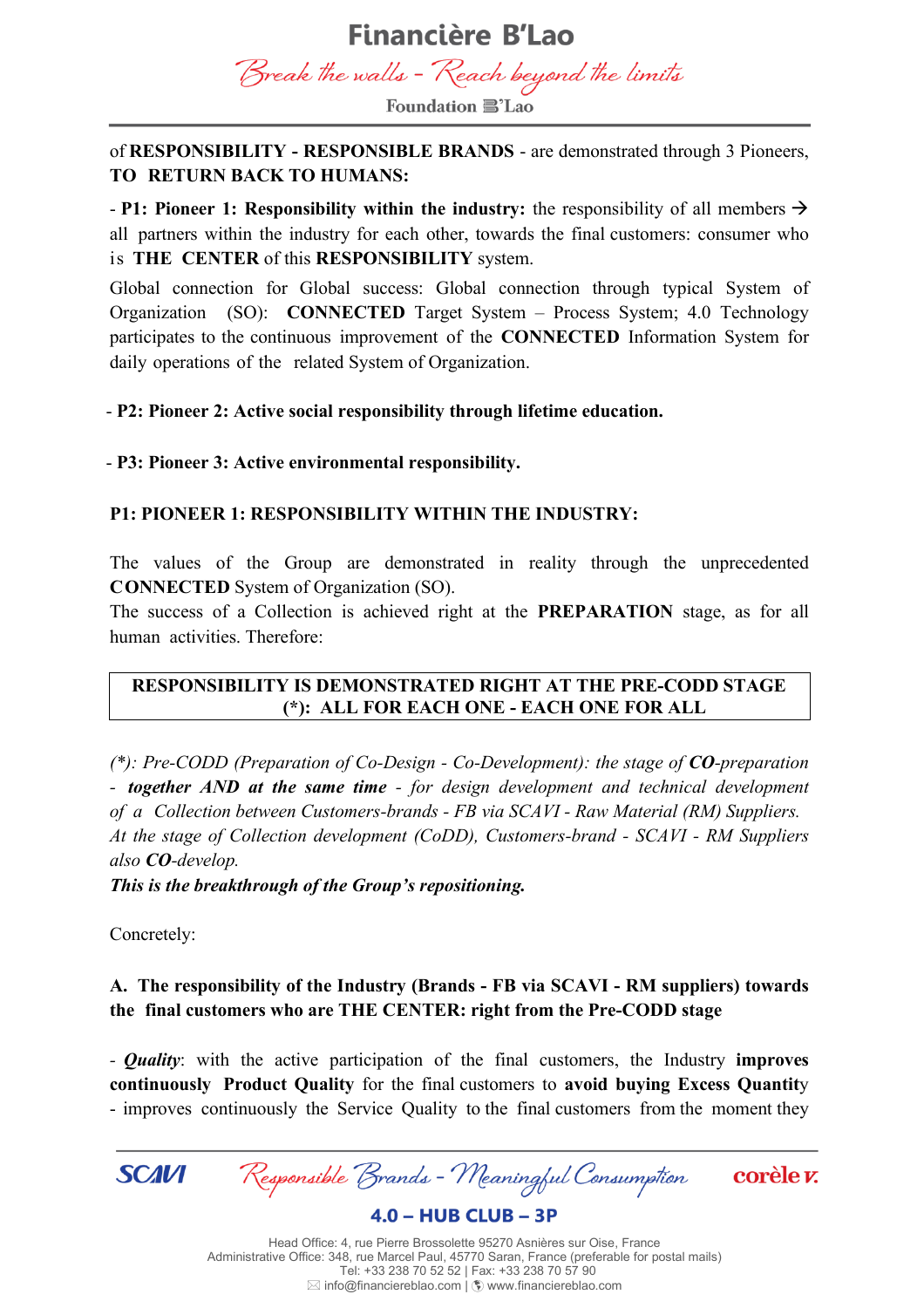Break the walls - Reach beyond the limits **Foundation ■ Lao** 

arrive at stores - physical or virtual - until the moment they order and get the product ordered, by reinforcing continuously the shopping experience (Quality - Innovation: Continuous innovation in each Pre-CODD stage of each Collection): The esthetics - the wearing comfort - fit and the using durability (long-lasting quality after repeated washings).

Significantly reduce the size of the Collection to make the legibility of the collection clearer for the final customers - the SHORTER COLLECTION focusing on the best- seller products - more exactly: **the best demanded products** - to develop at maximum the continuous improvement of quality through the continuous innovation: including the test - with the selective and representative final customers - of the future potential best demanded products. Develop at maximum the virtual store (intimately connected to the physical stores, inside the connected omnicanal distribution channel organization) leading progressively to the industry multi-brands common virtual platform - Live with the final customers 24h/24, 7 days/7 days, to exchange - listen to the final customers about the continuous improvement of quality of product-service - distribution-communication - with the optimized 3D technology - to exchange, with the active participation of the final customers, on the Responsibility regarding the below Pioneer 2 and 3: the virtual store is not only the Platform to order and track the transparent progress of the order realization but also the permanent exchange place between the final customers and Brands. This joined initiative will be progressively the added value - meaningful alternative to the monopoly of Amazon or equivalent.

*- Price:* Reasonable price in the related market segment: only operate the promotion on suitable occasions.

*- Availability:* Organize to reduce progressively the lead-time from SCAVI to the brands to 4 weeks to contribute to this progress.

**FB, via SCAVI, pioneers to support brands to relocalize progressively the supply chain - the production near the consumption market - near the final customers and to develop, in parallel, the shortest direct distribution to these final customers by eliminating at maximum the intermediaries which don't bring added values. FB, via SCAVI, will be the first industrial group in its industry to start to RELOCALIZE THE PRODUCTION back to Europe and North America.**

**The unprecedented automation (part of 4.0) plan engaged by FB with a dedicated 4.0 task force team will contribute to this strategic move.**

**FB is moving forward the globalization to be-progressively-intimately connected to the relocalization: « organize global, act local ». On this Point, the Pioneer 1 is closely connected with the Pioneer 3: Responsibility for the environmental protection.**



Responsible Brands - Meaningful Consumption

corèle v.

 $4.0 - HUB CLUB - 3P$ 

Head Office: 4, rue Pierre Brossolette 95270 Asnières sur Oise, France Administrative Office: 348, rue Marcel Paul, 45770 Saran, France (preferable for postal mails) Tel: +33 238 70 52 52 | Fax: +33 238 70 57 90  $\boxtimes$  info@financiereblao.com  $|$   $\ddot{\odot}$  www.financiereblao.com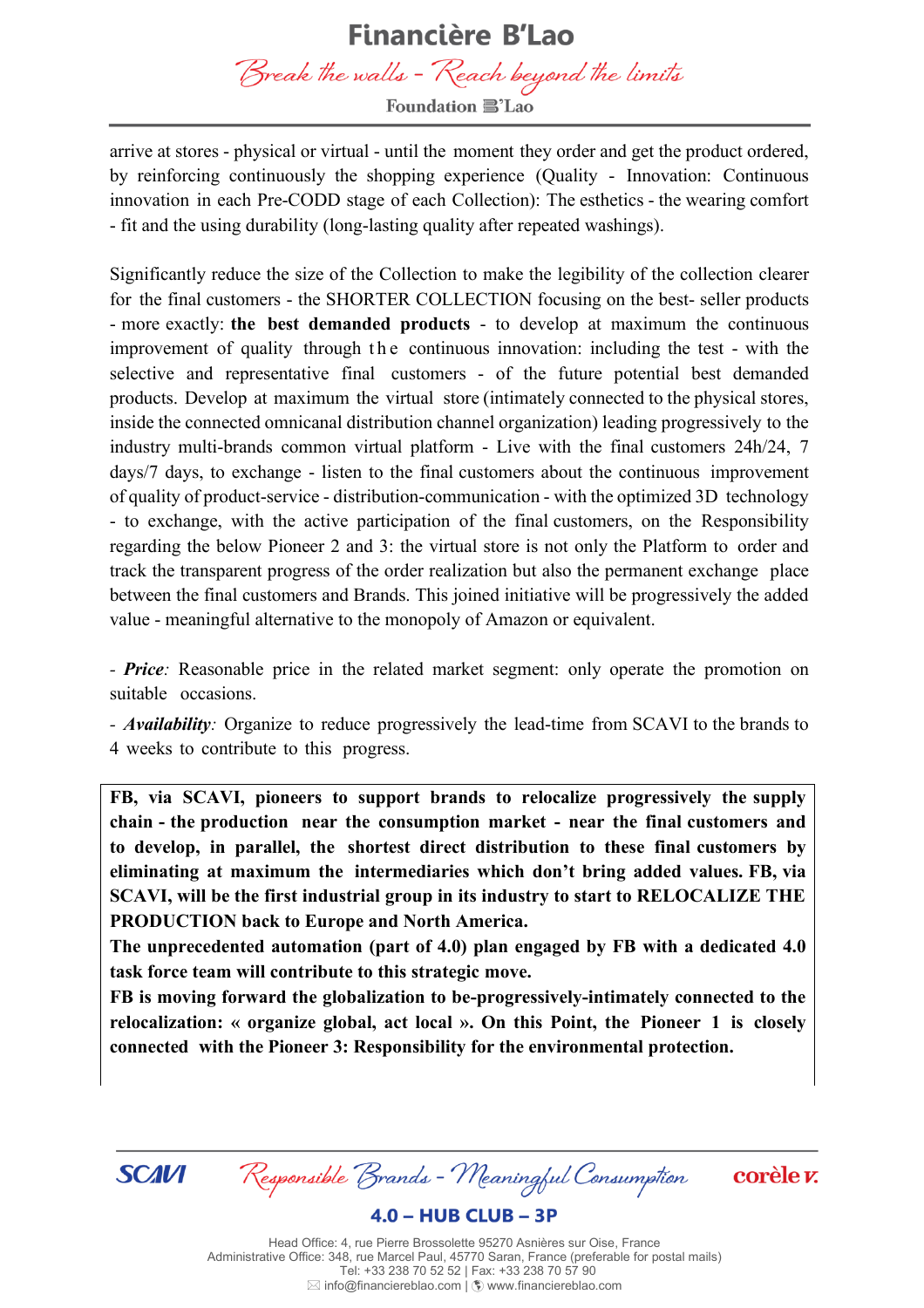Break the walls - Reach beyond the limits

**Foundation ■'Lao** 

**Evolution:** SCAVI Europe - member of SCAVI (wholly owned by Group Financière B'Lao), is the pioneer in the industry to deploy the relocalization of SCAVI's production to France, promoting the "Made in France" spirit. Target: 1000 members in 2027.

On February 18th, 2022, Ms. Élisabeth Borne – French Minister of Labour, Employment, and Intergration (current Prime Minister) visited the new operating site of SCAVI Europe in Saran: *<https://youtu.be/N3nVkTSVZXM>*

#### **B. The responsibility of the final customers towards the Industry:**

*- Understand the reasonable price* (in point A above) with appropriate and durable quality, avoid buying promotional prices only.

For example: BUY 5 bras priced at USD25 instead of 10 priced at USD15 (price with 50% discount, from originally USD30). Finally, in reality, the final customers spend USD125 per year instead of USD150 but has **ENOUGH QUANTITY** for use and **BETTER QUALITY**  $\rightarrow$  protect environment (5 products really used instead of 10  $\rightarrow$  wasteful: see P3: pioneer 3 below).

*- Guide the final customers* progressively, through appropriate communication and exchange plans *to order and to accept delivery 4 weeks after* (instead of same day delivery) → participate to a reduction of the industry's global **INVENTORY** (the whole industry begins the production supply only when the final customers place orders, on the basis of available greige and dyed yarns  $\rightarrow$  protect environment (see P3: pioneer 3 below).

*Note:* It is necessary to organize the training of this value  $\rightarrow$  new consumption civilization. *The final customers who accept "waiting" will receive, for example, discounts or customized product and fit service at the store.*

#### **C. The responsibility of the Group - via SCAVI - towards Customers-Brands: right from the Pre-CODD stage**

#### *- Responsibility for GP (Gross Profit) target:*

Via SCAVI, the Group is responsible for each customer-brand's **GP target calculated on the product landed cost = DDP (Delivery Duty Paid),** that means after the import custom clearance, **not FOB**.

Effectively, SCAVI uses with customers the same related Technical File (DDTF = Design-Development Technical File).

**SCAVI** 

Responsible Brands - Meaningful Consumption

corèle v.

 $4.0 - HUB CLUB - 3P$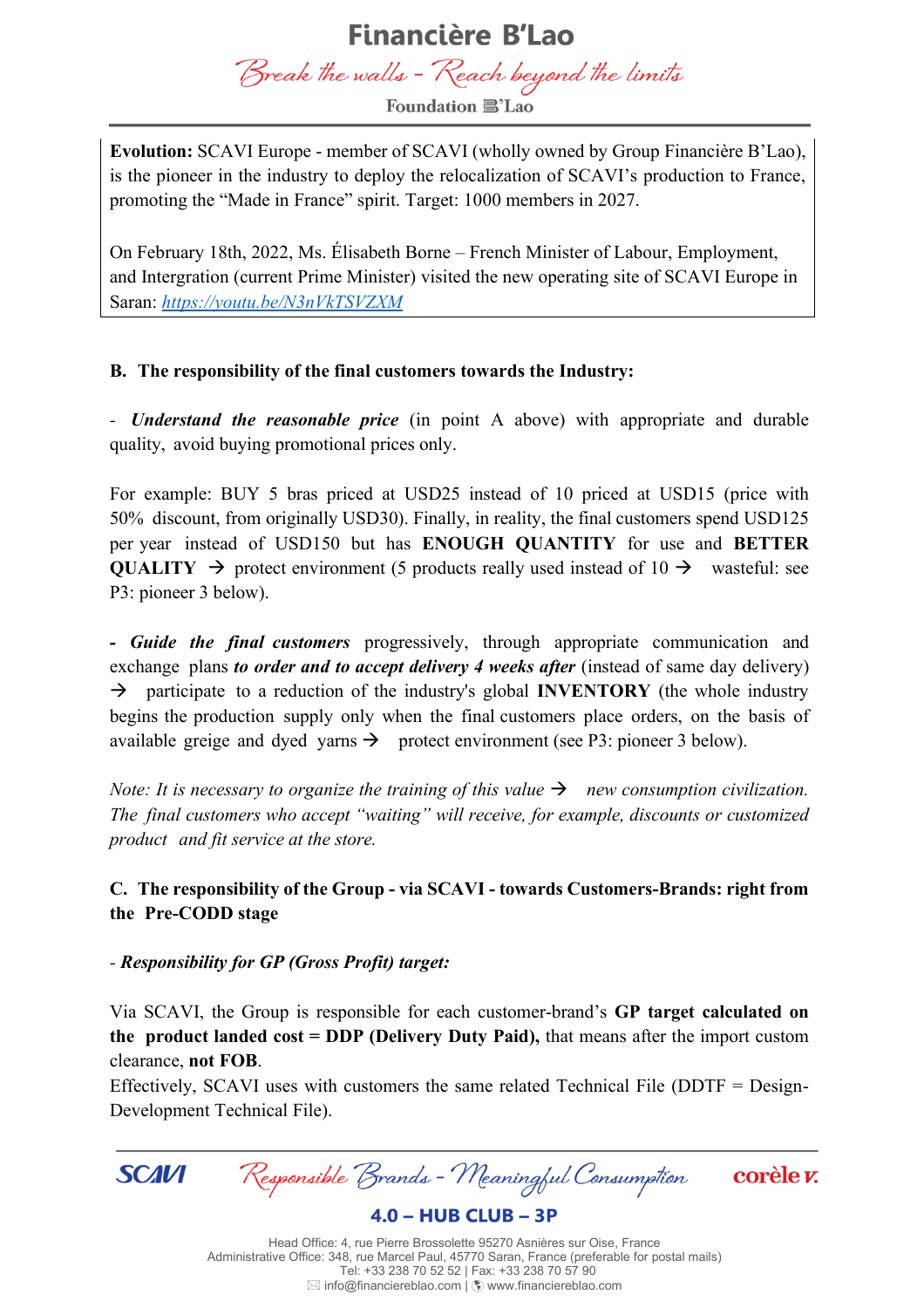Break the walls - Reach beyond the limits

**Foundation ■'Lao** 

Adjust the Quality - Quality Book (\*\*) of related DDTF (the **Quality** specified in the point A.) based on the need for Continuous Improvement of Quality/Innovation  $\rightarrow$  Adjust the **quality** of raw material → KPM (Key Permanent Materials) and Finishing-Fit.

*(\*\*): Quality Book = the agreed and in-continuous-improvement standards between SCAVI, Customers-Brands and strategic RM Suppliers, on targeted quality, including RM Quality and Garments Finishing-Fit Quality.*

From the final customers price target (the **Reasonable Sale price** specified in point A. above), the transparent GP% target of Customers-Brands, the transparent GP% target of SCAVI, the CM target to calculate the RM price target  $\Box$  KPM (Key Permanent Materials) price  $\rightarrow$  develop the targeted quality with RM Suppliers.

- *Responsibility to cut costs below GP:* cut down global management team cost (firstly LEAN of management team in Asia, SCAVI connecting directly with the head offices of customers) - quality control cost - logistic cost thanks to the special advantage of Vietnam, the duty-free export platform, affirmed by the EVFTA, the RCEP and the highly potential return of TPP with the confirmed 2020 US presidential election win for Democrats.

*- Responsibility to reduce Inventory towards zero:* SCAVI, Global partner, with 4.0, through unprecedented and real time connected Strategic Planning - between Customers-Brands - SCAVI - RM Suppliers, aims to shorten, at maximum, the time between the Pre-CoDD stage and the arrival of products to the final customers. The Inventory reduction is also the results of the progressive relocalization of the supply system – the production near the consumption market mentioned in the point A above. Here again, the Pioneer 1 is closely connected with the Pioneer 3: Responsibility for environmental protection.

#### **NEW CYCLE TARGET:**

**2 months for Pre-CODD + 2 months for CODD + 1 month for production = 5 months** from the beginning of Pre-CODD to the arrival of products to the final customers

**D. The responsibility of the Group - via SCAVI - towards RM Suppliers: right from the Pre-CODD stage**

*SCAVI, from connecting with customer-brand, connects with KPM Suppliers:* real timetripartite connection of Strategic Planning for sharing the target of volume plan, to ensure the supply capacity and the GP of RM suppliers (Process Elasticity).

In the context of the consumer target price (the **Reasonable Sale price** specified in point A. above), SCAVI and RM Suppliers agree on the KPM target price and, in parallel, the related quality/innovation target  $\rightarrow$  Determine de cost target of KPM based on the transparent GP target of RM Suppliers



Responsible Brands - Meaningful Consumption

corèle v.

 $4.0 - HUB CLUB - 3P$ 

Head Office: 4, rue Pierre Brossolette 95270 Asnières sur Oise, France Administrative Office: 348, rue Marcel Paul, 45770 Saran, France (preferable for postal mails) Tel: +33 238 70 52 52 | Fax: +33 238 70 57 90  $\boxtimes$  info@financiereblao.com  $|$   $\hat{\textbf{F}}$  www.financiereblao.com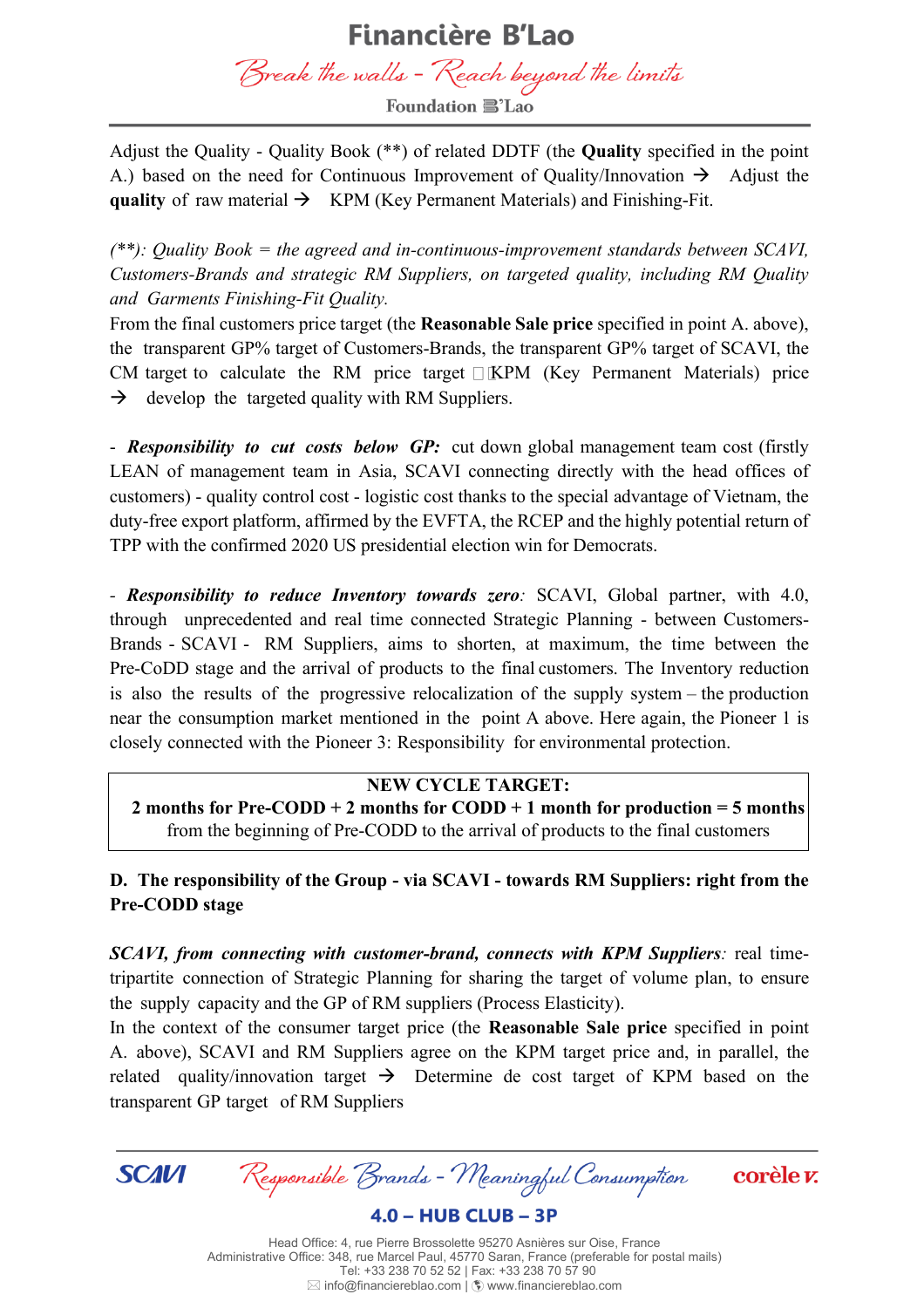**Financière B'Lao** Break the walls - Reach beyond the limits **Foundation ■'Lao** 

The measures to support strategic RM Suppliers to reach the RM target price while reaching GP target are:

+ **Standardize KPM** = minimize the number of KPMs, with the active/innovative participation of strategic suppliers.

+ **Concentrate the globalized volumes towards strategic RM suppliers**: the quantity SCAVI buys  $+$  the quantity customer buys and nominates to buy  $=$  Co-Sourcing  $=$  SCAVI connects with customers-brands to get the BEST SHARED MATERIAL SOURCING-COST conditions.

#### **P2: PIONEER 2: ACTIVE SOCIAL RESPONSIBILITY**

The Group FB pioneers to develop the active Social Responsibility through the Lifetime Education System. The main target is to build people. Economic development is a natural result of the training policies in the long run. This system includes Initial Education (from kindergarten to university with apprenticeship at the core of the education system, from vocational school to university) and Continuous Education. Lifetime education aims to transmit values and to live permanently with all these values through a person's life, enhancing our knowledge, know-how and professional know-how.

This system also connects Customers - Brands - Group FB via SCAVI - RM/Production/Service Suppliers to the final customers - extending to the global connection to the Administrative Authority system of the region where the Group and the industry develop and to the Social Organizations operating in that region.

#### **P3: PIONEER 3: ACTIVE ENVIRONMENTAL RESPONSIBILITY**

This responsibility is part of the **REPOSITIONING** of the Hub Club including the final customers: The active environmental **RESPONSIBILITY** is demonstrated by three concrete action directions, continuously improved through each development season, right from the Pre-CODD stage of the related Collection, that connect closely with the Pioneer P1 explained above:

#### **- Reduce carbon emissions:**

+ Reduce the use of fossil fuels.

+ Increase the use of recyclable energy (solar and wind energy): core condition in construction - layout restructuring projects at each FB and the industry's operating site.

The motivations of improving continuously Quality for reducing Quantity contribute actively

Responsible Brands - Meaningful Consumption **SCAVI** corèle v.  $4.0 - HUB CLUB - 3P$ 

Head Office: 4, rue Pierre Brossolette 95270 Asnières sur Oise, France Administrative Office: 348, rue Marcel Paul, 45770 Saran, France (preferable for postal mails) Tel: +33 238 70 52 52 | Fax: +33 238 70 57 90  $\boxtimes$  info@financiereblao.com  $|$   $\ddot{\odot}$  www.financiereblao.com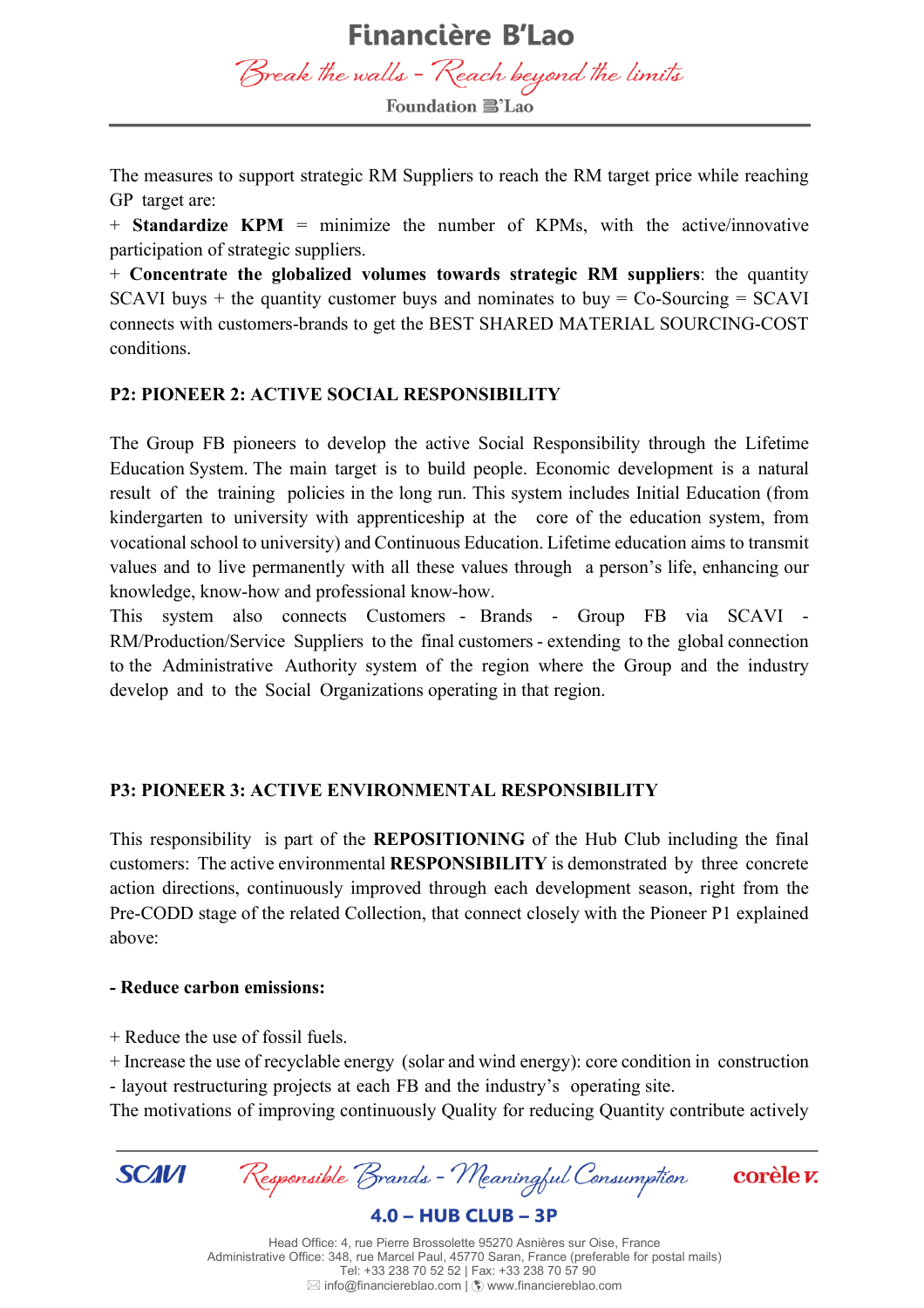to this action direction.

#### **- Reduce the use of natural resources, polluting artificial chemicals and water:**

+ Increase the quality - Reduce the quantity of consumed products.

+ Prioritize the use of recyclable yarns  $\rightarrow$  recycled raw material: one direction: research and development about lingerie products using 100% yarn to optimize the recycling. FB's subsidiary - SCAVI - has effectively the certificates to use permanently the recycled materials (Recycled Claim Standard (RCS) 2.0) and organic materials (Organic Content Standard (OCS) 2.0).

*For more information on RCS and OCS certificates:* <https://certifications.controlunion.com/en/certification-programs/certification-programs?category=Textiles>

 $+$  Reduce the use of clean water  $\rightarrow$  develop the recycled wastewater treatment technology (Zero Liquid Discharge), no discharge into the environment, applying to the material dyeing operations.

**- Reduce wastes - most importantly hazardous wastes and persistent wastes.**

+ Minimize definitely the use of plastic, including the reuse in the process of manufacturing artificial fabrics.

The motivations of improving continuously the Quality for reducing the Quantity, reusing definitely garments through recycled yarns contribute actively to this action direction.

The Communication Department of the Group FB organizes to update systematically all the progress of the realization plan to implement the repositioning "RESPONSIBILITY" - RESPONSIBLE BRANDS / MEANINGFUL CONSUMPTION of the WHOLE INDUSTRY, in all P1, P2 and P3.

**At the beginning of the Pre-CODD stage of each season, the Group's Communication Department addresses the whole information mentioned above to the related Department of customers-brands, for customers-brands to communicate to the final customers - consumer.**

Customers-brands are recommended to invest in the communication (suitable audio visual equipment) at sales points to reinforce the communication – to connect this **repositioning** to the final customers, establishing the sustainable development of this Hub Club.

**The Group FB proposes that the Hub Club organizes, once a year, a reunification meeting at a location of the group in Europe or Asia to evaluate the effective realization of targets and to improve the action plan deploying this model: 4.0 – Hub Club – 3P.**



Responsible Brands - Meaningful Consumption

corèle v.

 $4.0 - HUB CLUB - 3P$ 

Head Office: 4, rue Pierre Brossolette 95270 Asnières sur Oise, France Administrative Office: 348, rue Marcel Paul, 45770 Saran, France (preferable for postal mails) Tel: +33 238 70 52 52 | Fax: +33 238 70 57 90  $\boxtimes$  info@financiereblao.com  $|$   $\ddot{\odot}$  www.financiereblao.com